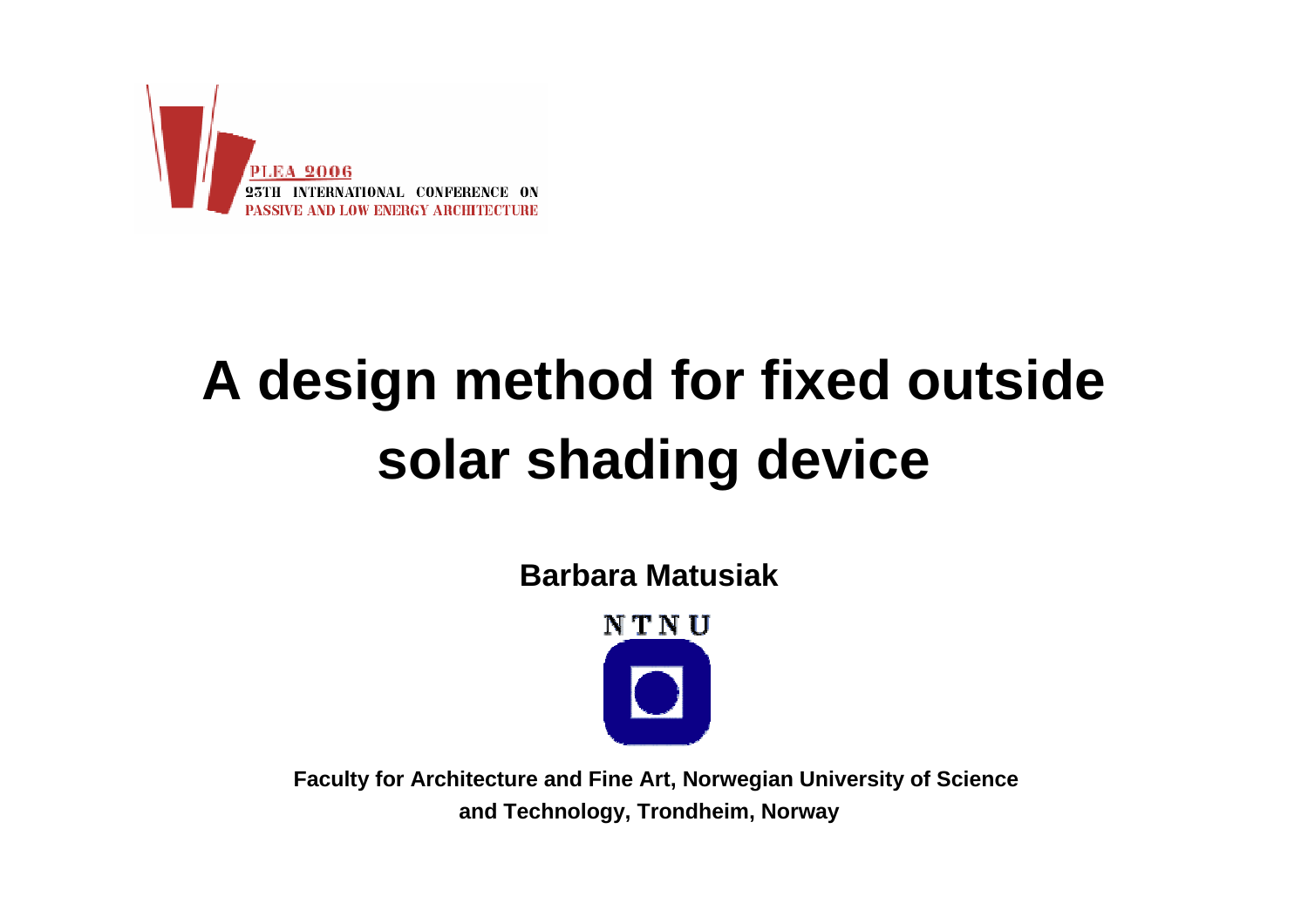

# **Disposition**

- Motivation: the background for the fixed outside solar shading device
- The design method
	- Window design
	- Sky sector for undesired solar radiation
	- Initial design of a shading panel
	- Obstruction of the diffuse light
	- Correction of the initial design
- WONDERWALL project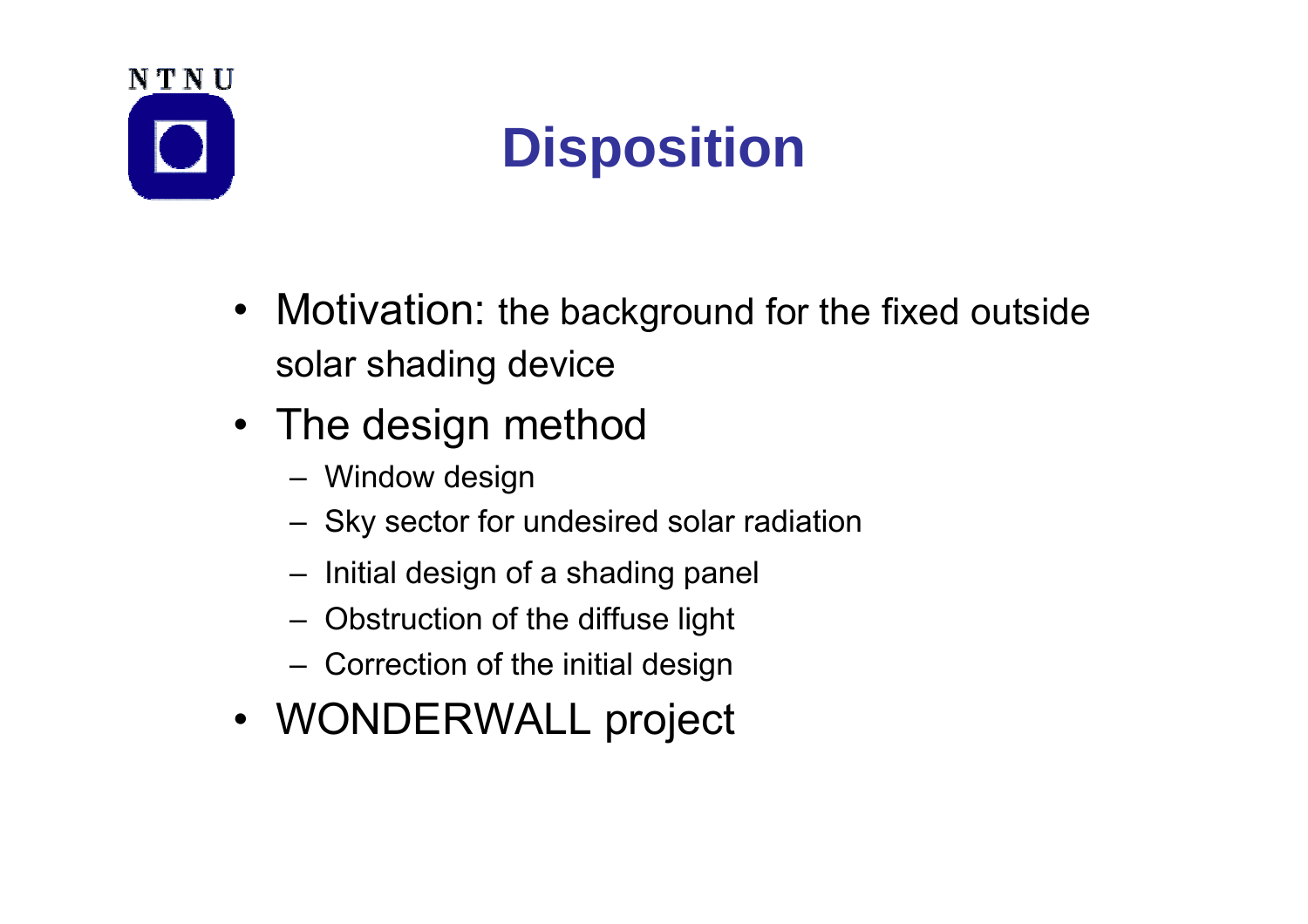# NTNU

## **Motivation**

#### **Climate conditions**

- •Low mean solar altitude angle,
- $\bullet$  Sunlight:
	- low luminous intensity
	- low colour temperature
- • The sky is overcast in nearly half part of the day hours during a year.
- • In windy regions the changes in cloud cover are very fast the shading control systems fail to handle them properly.

#### **Users**

- $\bullet$  People love to experience solar heat on the body
- $\bullet$  They admire sun patterns, both inside and outside
- $\bullet$ Indoor curtains against glare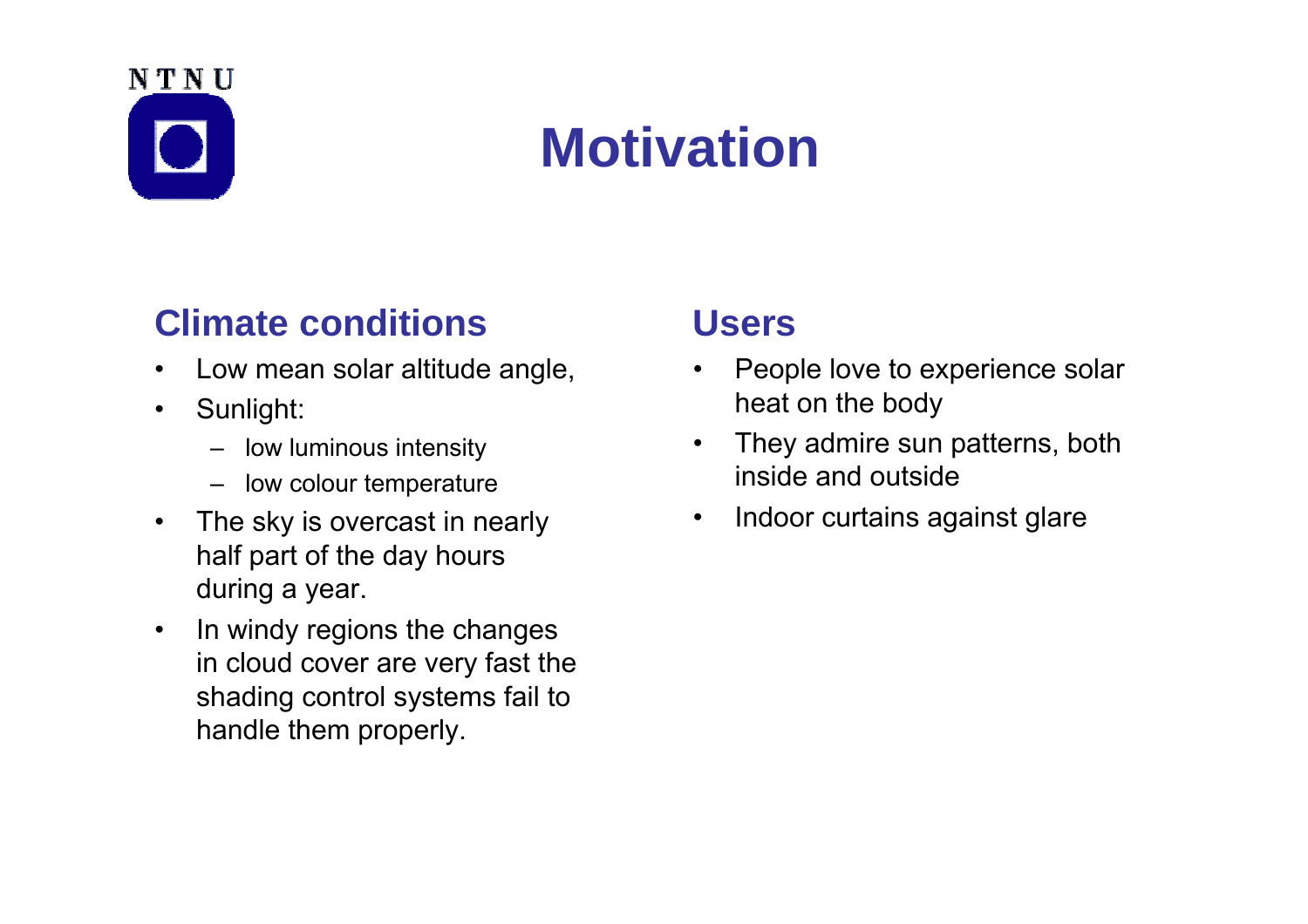

- • Window design  $DF > DF_{min}$
- $\bullet$  HSS sky sector for undesired solar radiation

$$
15 < \alpha < 45, \quad \alpha_{\text{mean}} = 30^{\circ}.
$$
  

$$
15 < \beta < 47 \quad \beta_{\text{mean}} = 31^{\circ}
$$

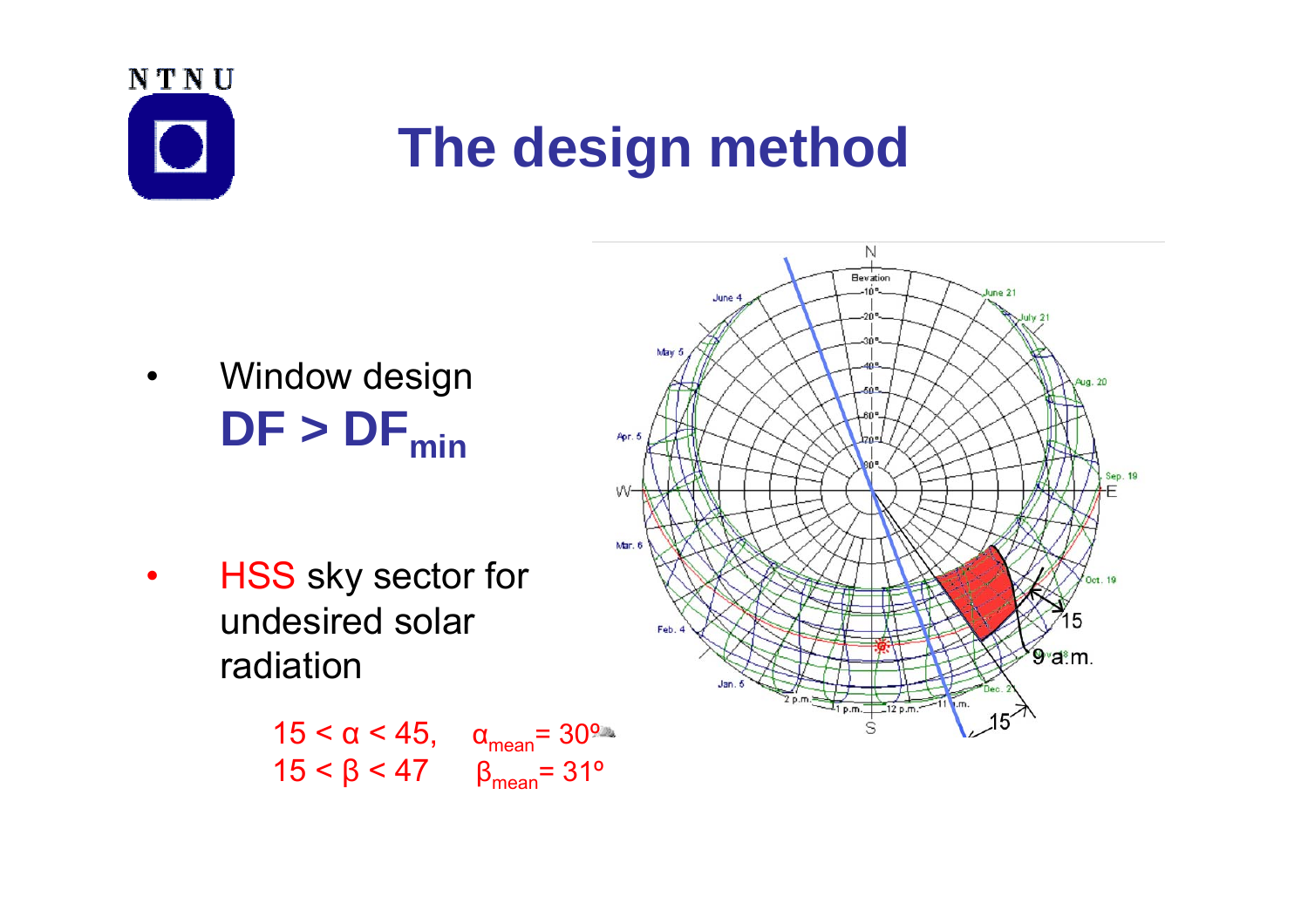

#### Initial design of a shading panel



Vertical section,  $\alpha = 30^\circ$ 

<sup>α</sup>=30º Horizontal section, β=31º

ス

$$
15 < \alpha < 45, \quad \alpha_{\text{mean}} = 30^{\circ}
$$
\n
$$
15 < \beta < 47 \quad \beta_{\text{mean}} = 31^{\circ}
$$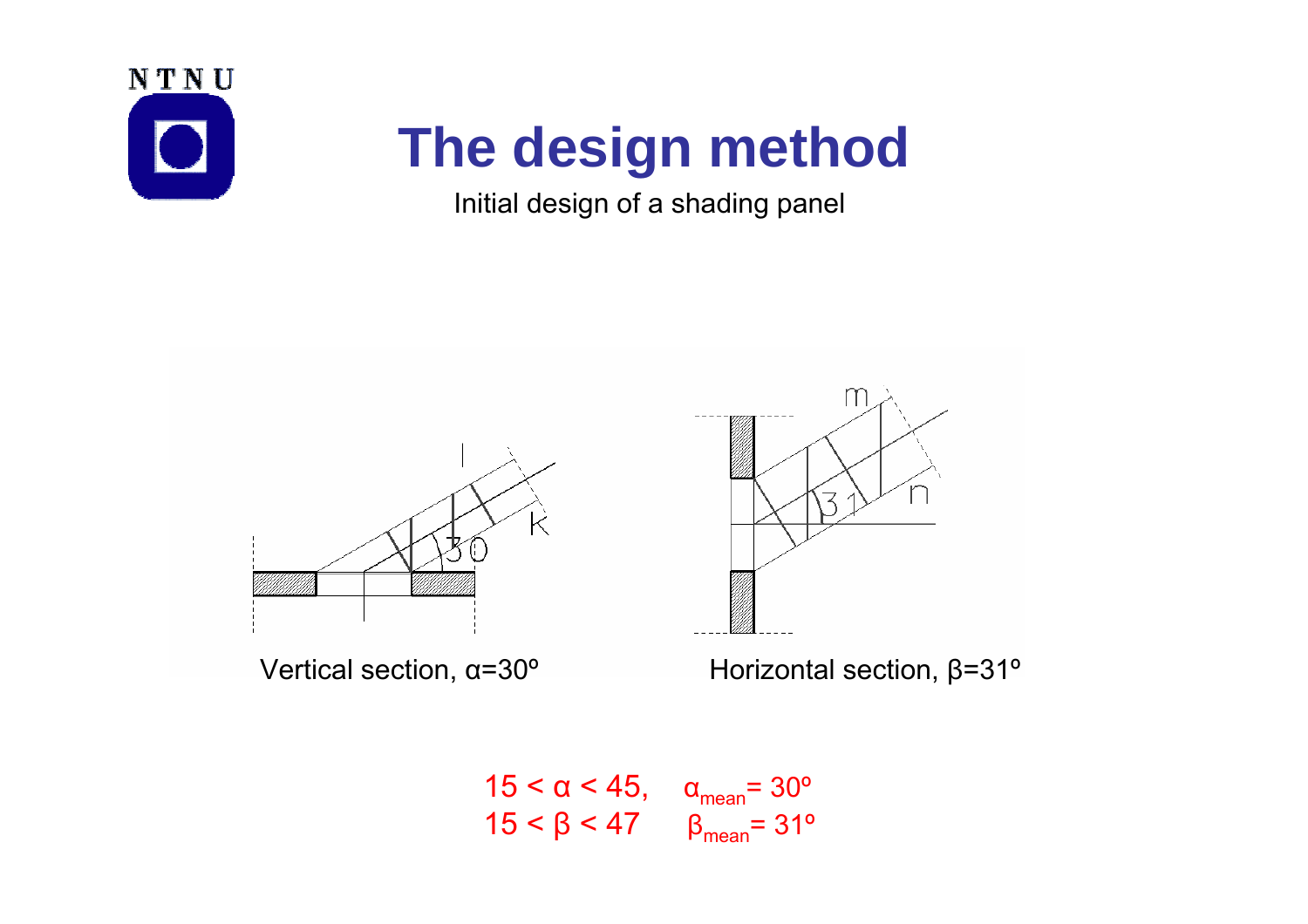

#### Initial design of a shading panel





15º < β < 47º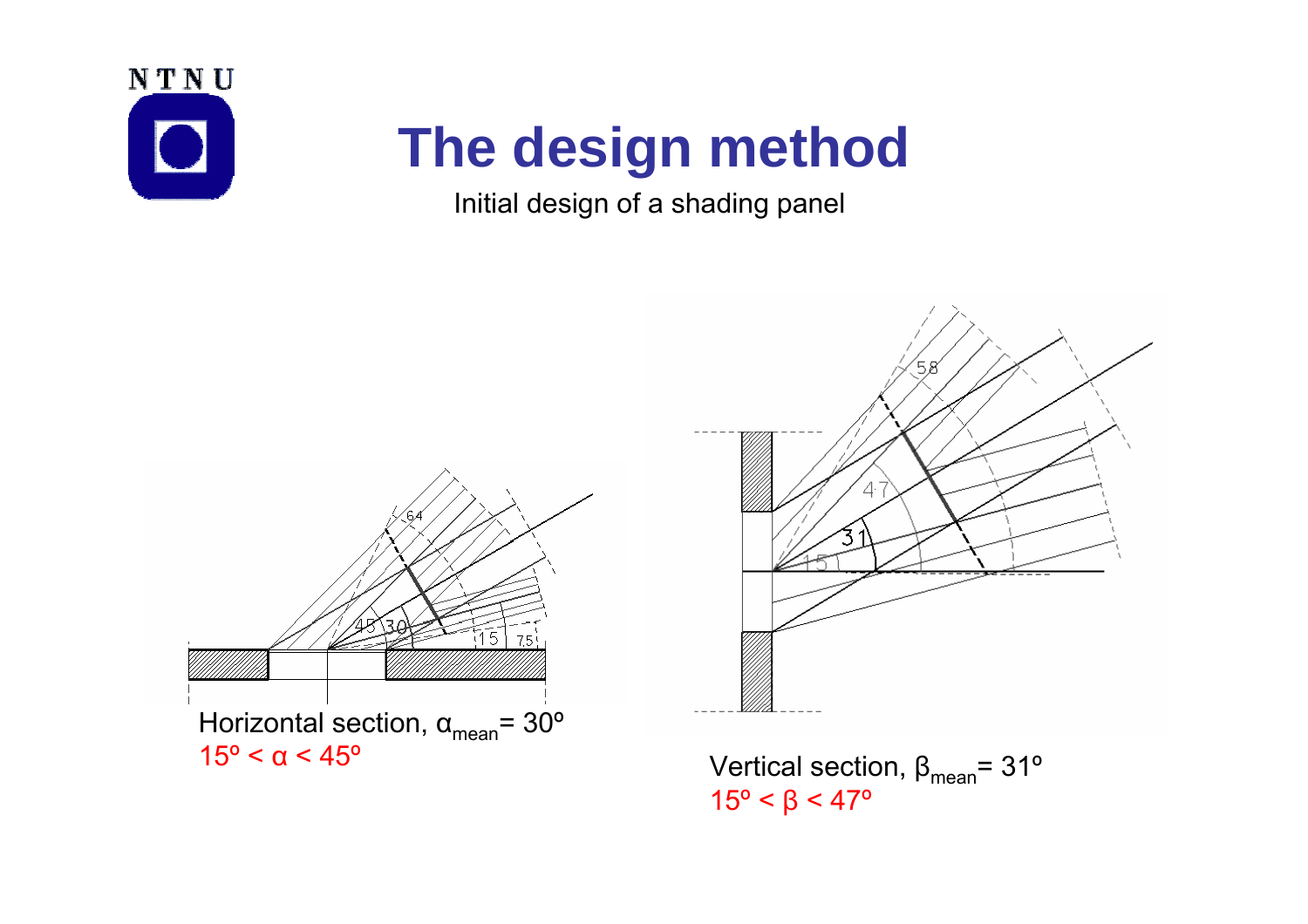

#### Obstruction of the diffuse light



**the luminance distribution of the standard CIE overcast sky as the percentage of zenith luminance for 10ºsky sectors**

**angle dependent light transmittance 2 glass** 



**panes, 10<sup>°</sup> sectors, <b>SF** contribution through a two panes, 10<sup>°</sup> sectors, pains of glass from the 10<sup>°</sup> x 10<sup>°</sup> **sky unit sectors**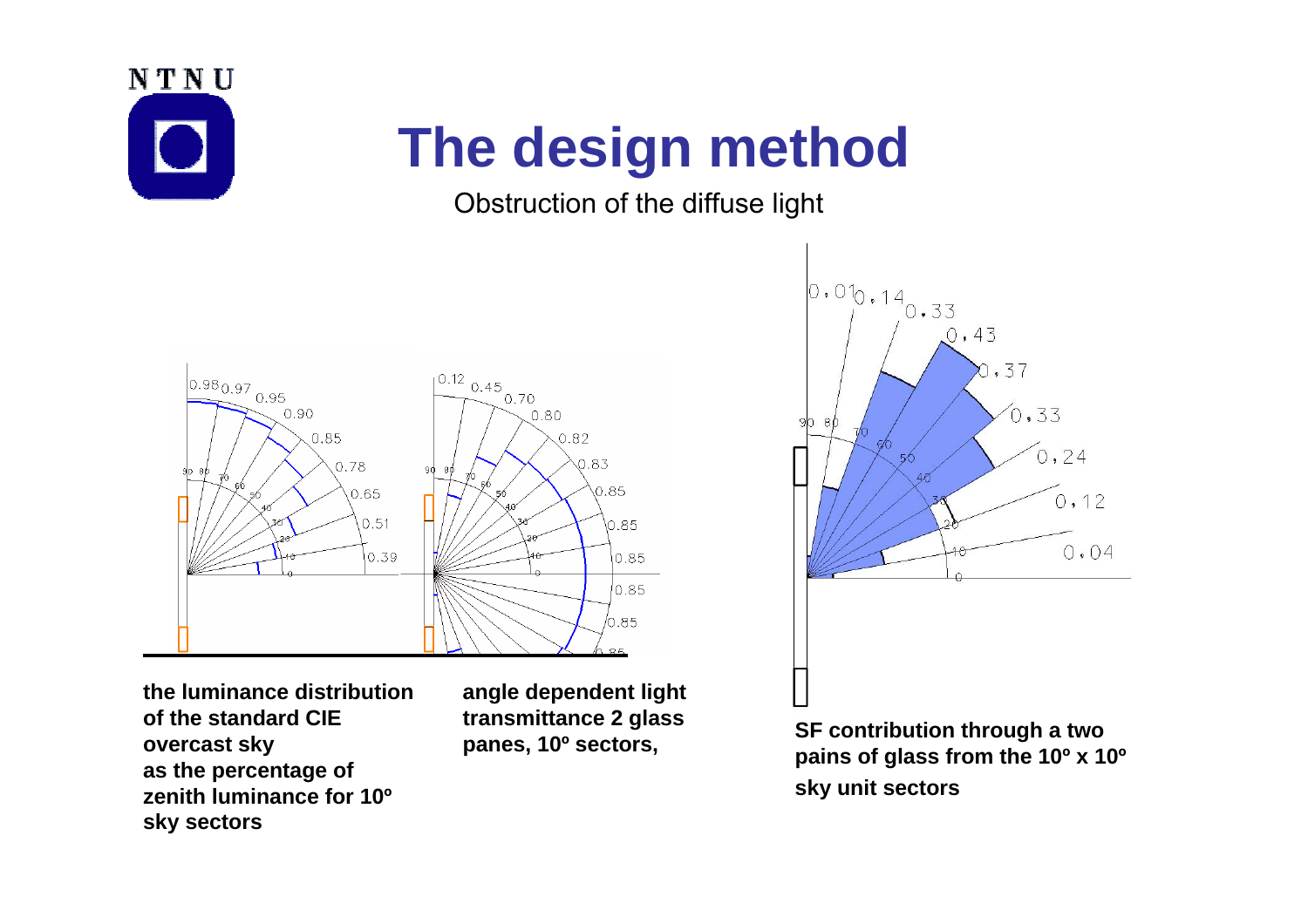



┱

г

#### **SF sky-unit diagram**

**SF contribution through a two pains of glass from the 10º x 10º sky unit sectors**

|                      | <b>HORIZONTAL shading angle</b> |             |              |             |       |          |       |             |              |
|----------------------|---------------------------------|-------------|--------------|-------------|-------|----------|-------|-------------|--------------|
| VERT. shad.<br>angle | $00-$<br>10                     | $10-$<br>20 | $20 -$<br>30 | $30 - 40$   | 40-50 | 50-60    | 60-70 | 70-80       | 80-90        |
| $00 - 10$            | 0                               | 0           | 0            | $\mathbf 0$ | 0     | $\Omega$ | 0     | $\mathbf 0$ | 0            |
| $10 - 20$            | 0, 15                           | 0, 15       | 0,15         | 0,15        | 0     | 0        | 0     | 0           | 0            |
| 20-30                | 0,25                            | 0,25        | 0,25         | 0,15        | 0,15  | 0,15     | 0     | 0           | 0            |
| $30 - 40$            | 0,35                            | 0,35        | 0,35         | 0,25        | 0,25  | 0,15     | 0,15  | 0           | $\mathbf{0}$ |
| 40-50                | 0,35                            | 0,35        | 0,35         | 0.35        | 0,35  | 0.25     | 0,15  | 0           | 0            |
| 50-60                | 0.45                            | 0,45        | 0,45         | 0,45        | 0,35  | 0,35     | 0,25  | 0,15        | 0            |
| 60-70                | 0.35                            | 0,35        | 0.35         | 0.35        | 0.35  | 0.35     | 0,25  | 0.25        | 0            |
| 70-80                | 0, 15                           | 0,15        | 0,15         | 0,15        | 0,15  | 0,15     | 0,15  | 0,15        | 0            |
| 80-90                | 0                               | 0           | 0            | 0           | 0     | 0        | 0     | 0           | 0            |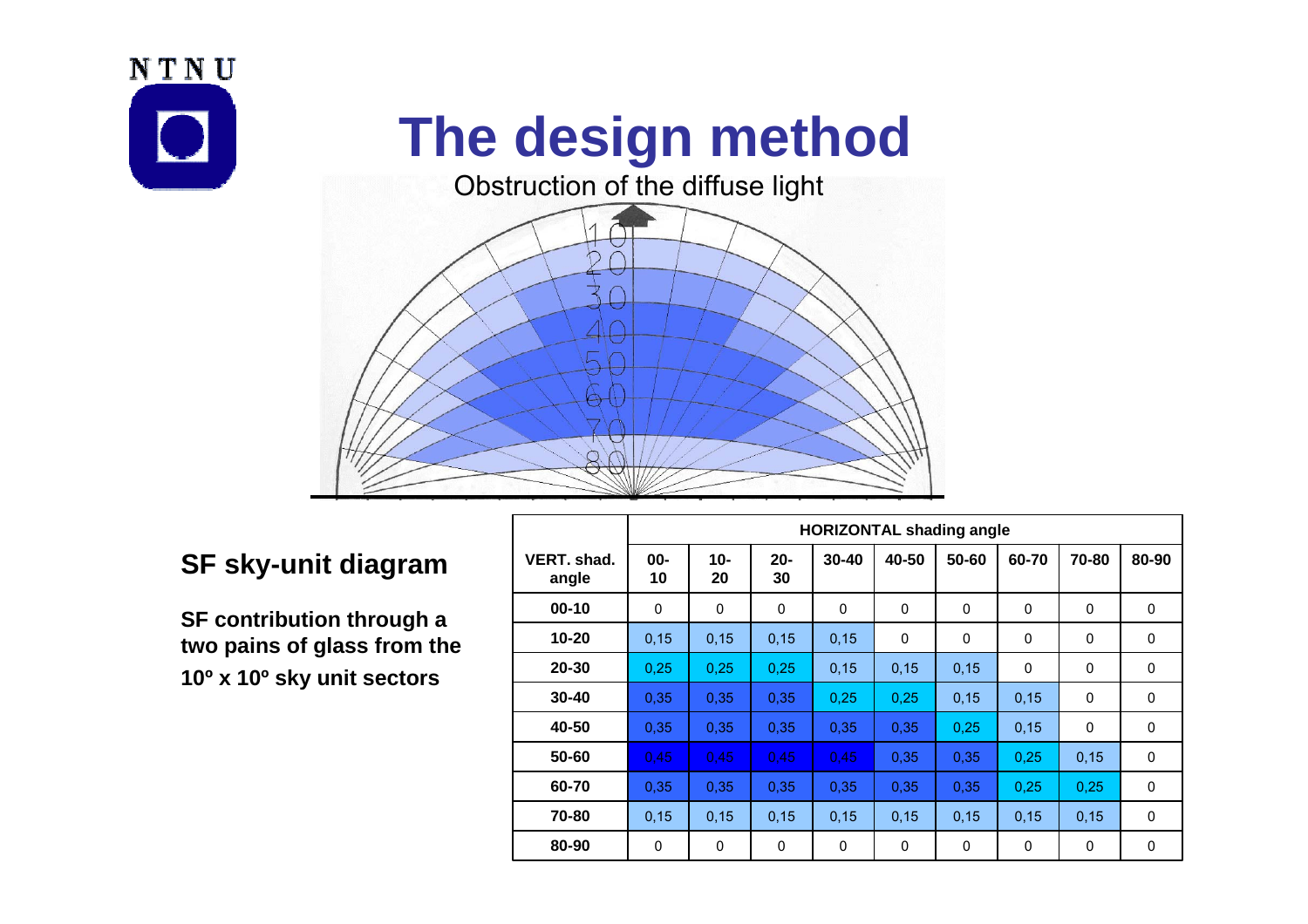

Correction of the initial design



$$
15^{\circ} < \alpha < 45^{\circ} \qquad \qquad 15^{\circ} < \beta < 47^{\circ}
$$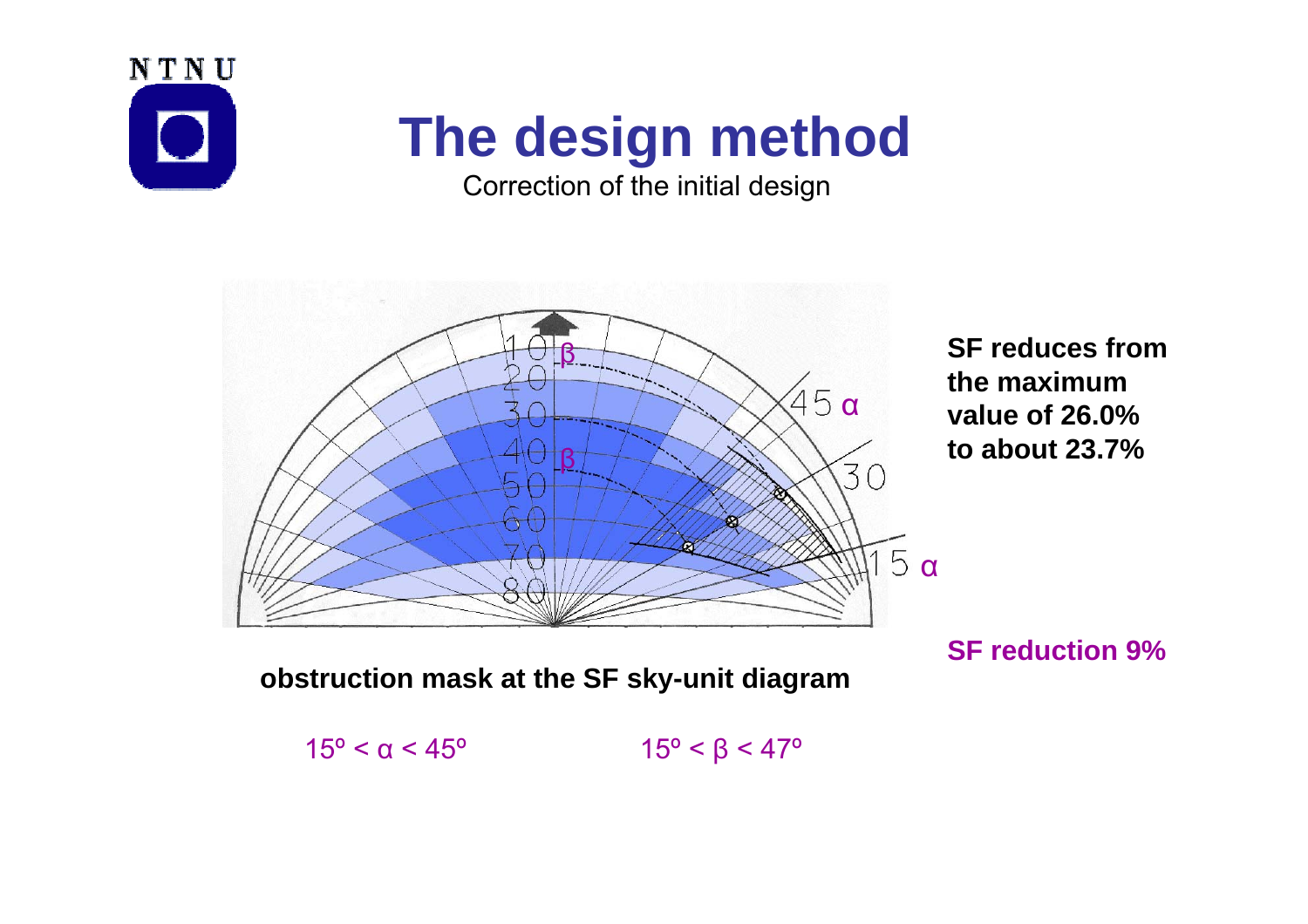

**Awarded with a purchase in the international architectural competition "The most energy efficient building in Europe" in Bjørvika, Oslo, 2005.**

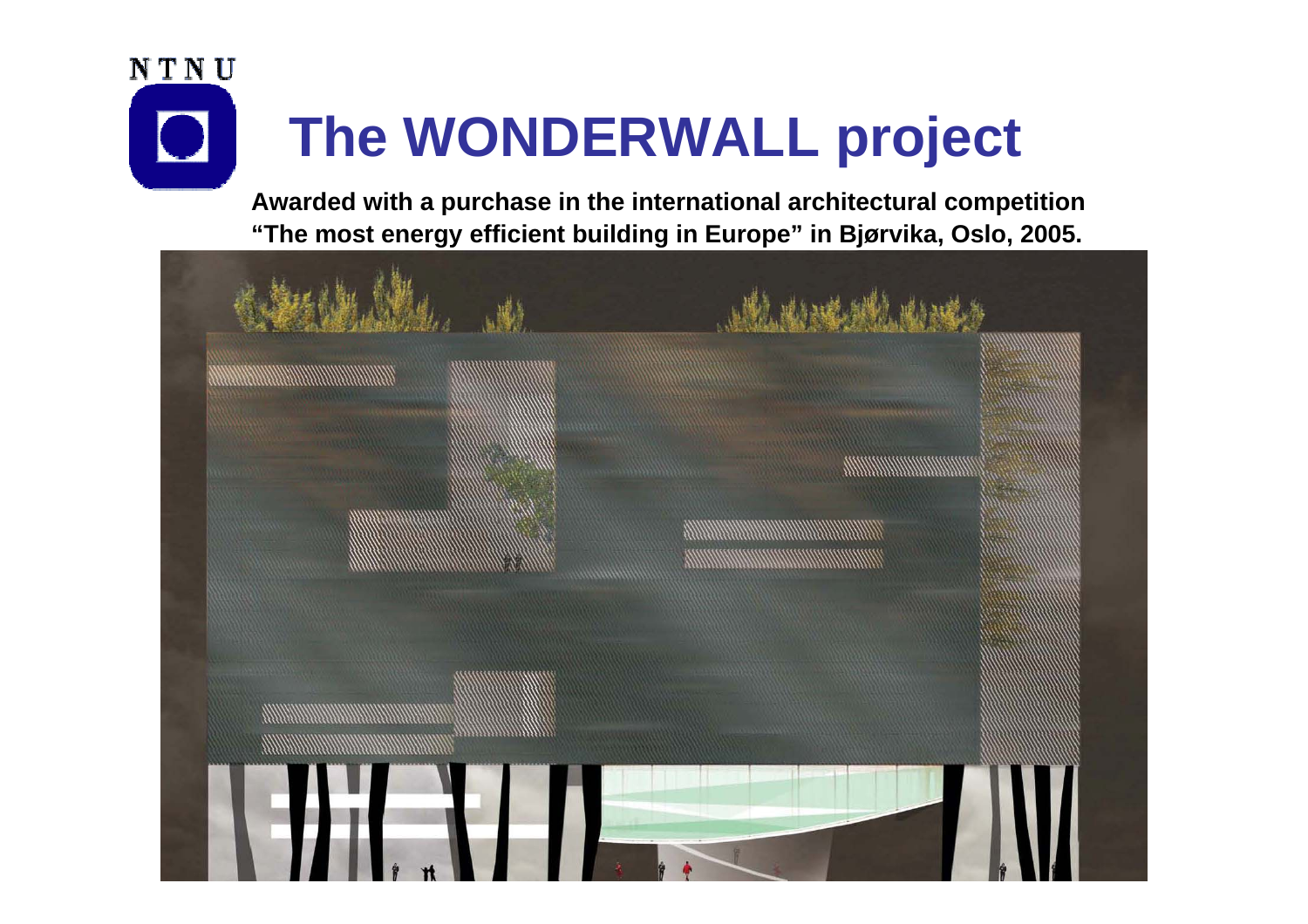

## **WONDERWALL**



**Axonometric perspective of the shading panels in the lower part of the east façade.**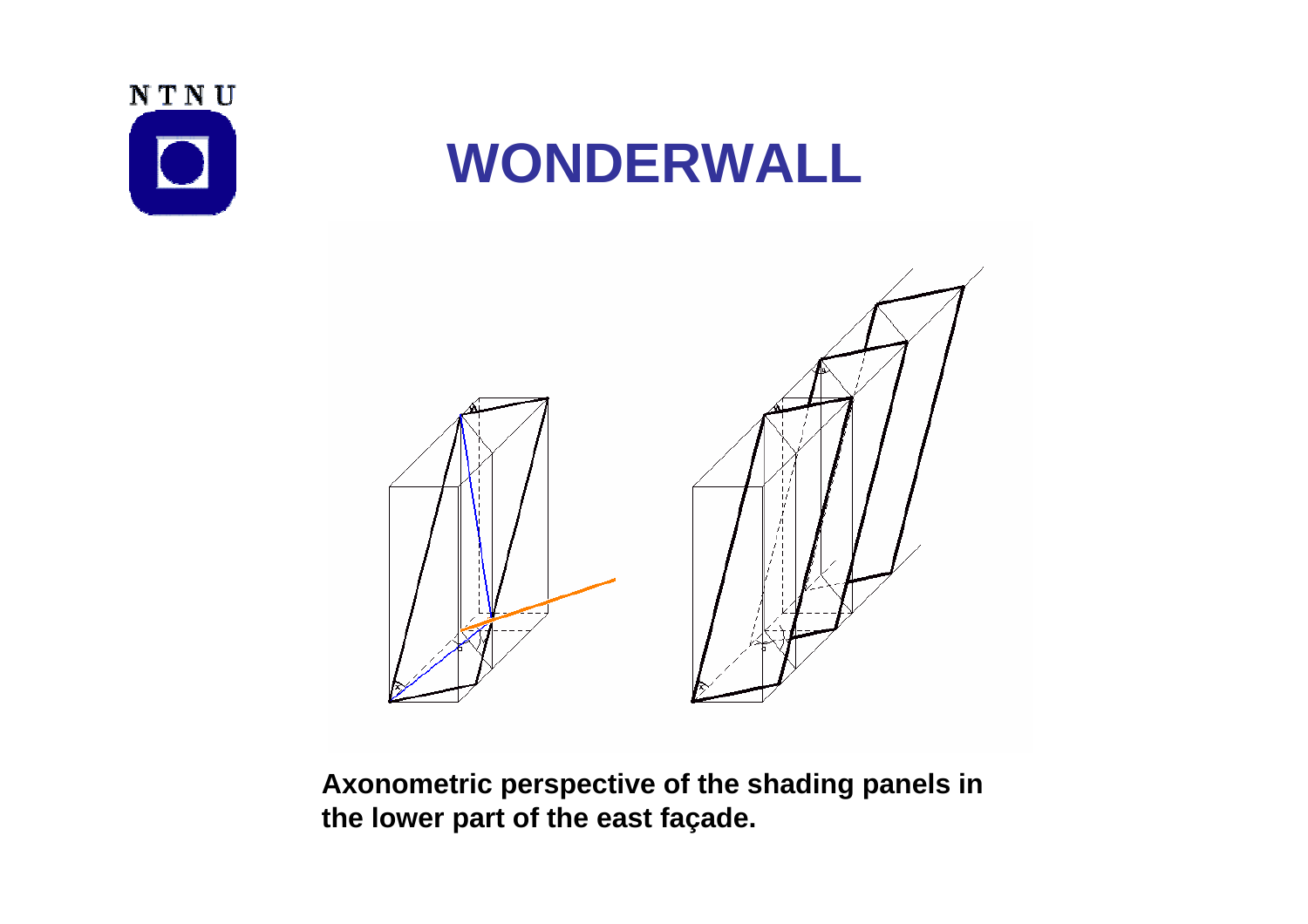

Vertical section